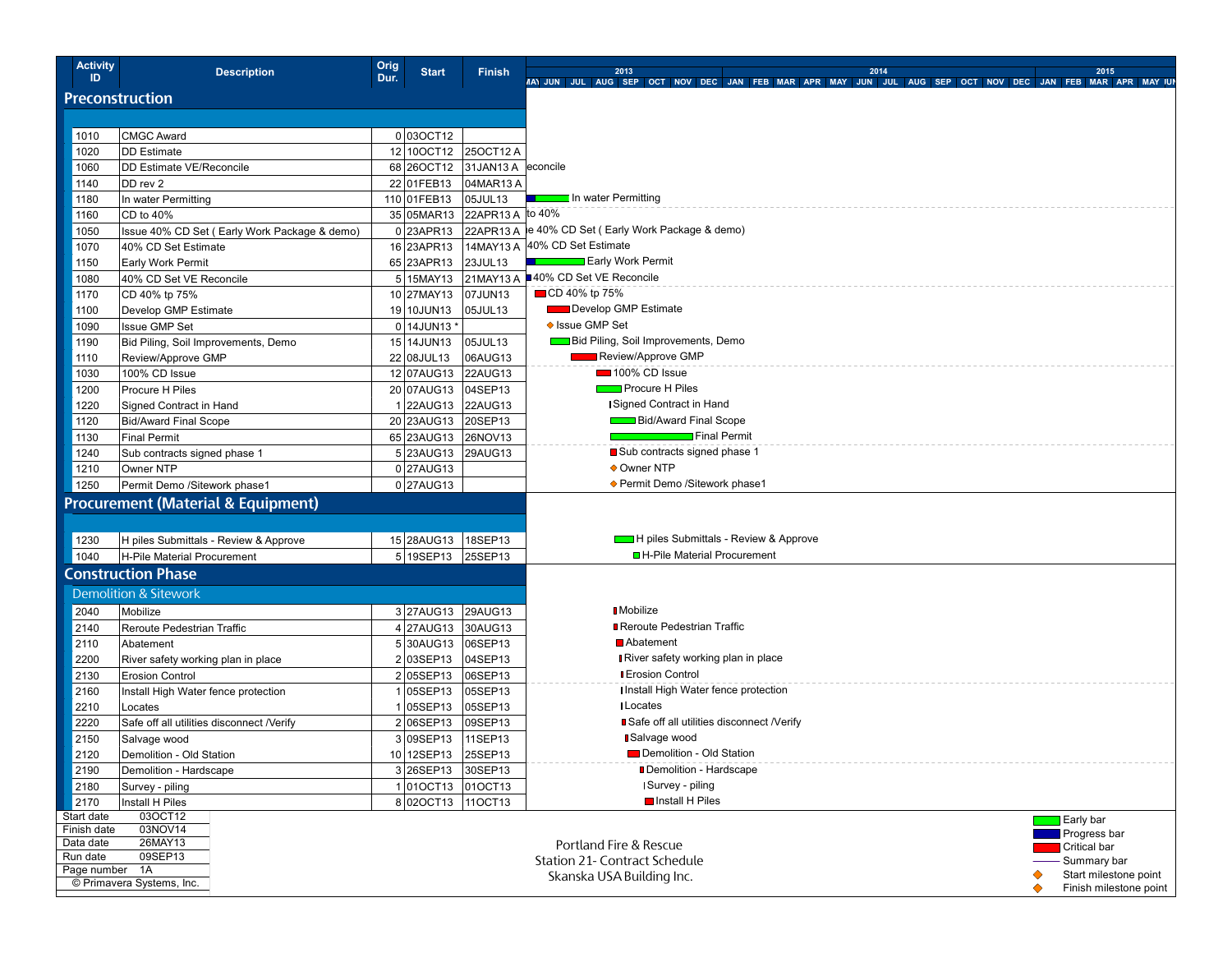| <b>Activity</b><br>ID     | <b>Description</b>                                                        | Orig<br>Dur. | <b>Start</b>           | <b>Finish</b>  | 2013<br>MAIJUN JUL AUG SEP OCT NOV DEC JAN FEB MAR APR MAY JUN JUL AUG SEP OCT NOV DEC JAN FEB MAR APR MAY JUN | 2014                                      |                                    | 2015         |
|---------------------------|---------------------------------------------------------------------------|--------------|------------------------|----------------|----------------------------------------------------------------------------------------------------------------|-------------------------------------------|------------------------------------|--------------|
| 2070                      | <b>Temporary Ramp</b>                                                     |              | 3 140 CT13             | 16OCT13        | <b>T</b> emporary Ramp                                                                                         |                                           |                                    |              |
|                           | Soil Improvements/Grout Injection                                         |              |                        |                |                                                                                                                |                                           |                                    |              |
| 2060                      | Soil Improvements                                                         |              | 72 170CT13 30JAN14     |                | Soil Improvements                                                                                              |                                           |                                    |              |
| 2080                      | Soil improve set up/ test bore                                            |              | 5 17 OCT 13            | 23OCT13        | Soil improve set up/ test bore                                                                                 |                                           |                                    |              |
| 2100                      | Grout inject Grid F to H                                                  |              | 21 240 CT13 25NOV13    |                | Grout inject Grid F to H                                                                                       |                                           |                                    |              |
| 2090                      | Grout inject Grid A to D                                                  |              | 21 26NOV13 24DEC13     |                | Grout inject Grid A to D                                                                                       |                                           |                                    |              |
| 2230                      | Grout inject Grid D to F                                                  |              | 21 26 DEC13 24 JAN14   |                | Grout inject Grid D to F                                                                                       |                                           |                                    |              |
| 2240                      | Grout inject complete clean up                                            |              | $4$ 27JAN14            | 30JAN14        | ■ Grout inject complete clean up                                                                               |                                           |                                    |              |
|                           | <b>Concrete Foundations</b>                                               |              |                        |                |                                                                                                                |                                           |                                    |              |
|                           |                                                                           |              |                        |                |                                                                                                                | Excavate Pile Caps/Grade Beams            |                                    |              |
| 6530                      | Excavate Pile Caps/Grade Beams                                            |              | $3 31$ JAN14           | 04FEB14        |                                                                                                                | ■ Form , Pour , Strip, Caps/Beams         |                                    |              |
| 6560                      | Form ,Pour ,Strip, Caps/Beams                                             |              | $\overline{5}$ 05FEB14 | 11FEB14        |                                                                                                                | Form /Pour Concrete Columns               |                                    |              |
| 6540                      | Form /Pour Concrete Columns                                               |              | 15 12FEB14             | 04MAR14        |                                                                                                                |                                           |                                    |              |
| 6550                      | <b>Backfill Caps Beams</b>                                                |              | 2 12FEB14              | 13FEB14        |                                                                                                                | <b>I</b> Backfill Caps Beams              |                                    |              |
| 6570                      | Form Pour Strip Retaining walls                                           |              | $6 12$ FEB14           | 19FEB14        |                                                                                                                | Form Pour Strip Retaining walls           |                                    |              |
| 6590                      | Install MEP sleeving in retaining walls                                   |              | 1 12FEB14              | 12FEB14        |                                                                                                                | I Install MEP sleeving in retaining walls |                                    |              |
| 6610                      | Form Pour Elevator Pit                                                    |              | 4 12 FEB 14            | 17FEB14        |                                                                                                                | Form Pour Elevator Pit                    |                                    |              |
| 6630                      | Foundation Insulation install                                             |              | 1 18FEB14              | 18FEB14        |                                                                                                                | <b>I Foundation Insulation install</b>    |                                    |              |
| 6640                      | Waterproof Elevator Pit                                                   |              | 2 18FEB14              | 19FEB14        |                                                                                                                | I Waterproof Elevator Pit                 |                                    |              |
| 6580                      | <b>Backfill Reatinng walls</b>                                            |              | 3 20 FEB <sub>14</sub> | 24FEB14        |                                                                                                                | <b>Backfill Reatinng walls</b>            |                                    |              |
| 6320                      | <b>Underslab Utilities</b>                                                |              | 10 25FEB14             | 10MAR14        |                                                                                                                | Underslab Utilities                       |                                    |              |
| 6720                      | Install Oil separator tank                                                |              | 2 25FEB14              | 26FEB14        |                                                                                                                | I Install Oil separator tank              |                                    |              |
| 6280                      | Fine grade adjust elevations                                              |              | 1 10MAR14              | 10MAR14        | I Fine grade adjust elevations                                                                                 |                                           |                                    |              |
| 6710                      | Install Rebar slab on grade                                               |              | 1 11MAR14              | 11MAR14        |                                                                                                                | I Install Rebar slab on grade             |                                    |              |
| 6180                      | Slab on Grade                                                             |              | 2 12MAR14 13MAR14      |                |                                                                                                                | I Slab on Grade                           |                                    |              |
| <b>Structural Steel</b>   |                                                                           |              |                        |                |                                                                                                                |                                           |                                    |              |
| 6190                      | Structural Steel - L 1                                                    |              | 10 14MAR14 27MAR14     |                |                                                                                                                | Structural Steel - L 1                    |                                    |              |
| 6750                      | Install Rebar L1                                                          |              | 1 28MAR14 28MAR14      |                |                                                                                                                | <b>I Install Rebar L1</b>                 |                                    |              |
| 6270                      | Pour SOMD L1                                                              |              | 231MAR14 01APR14       |                |                                                                                                                | <b>I</b> Pour SOMD L1                     |                                    |              |
| 6200                      | CMU Walls L1                                                              |              | 7 02APR14              | 10APR14        |                                                                                                                | CMU Walls L1                              |                                    |              |
| 6260                      | Scaffolding                                                               |              | 5 02APR14              | 08APR14        |                                                                                                                | <b>□</b> Scaffolding                      |                                    |              |
| 6290                      | Structural Steel L 2                                                      |              | 10 11APR14             | 24APR14        |                                                                                                                | Structural Steel L 2                      |                                    |              |
| 6520                      | Pour SOMD L2                                                              |              | 3 25APR14              | 29APR14        |                                                                                                                | Pour SOMD L2                              |                                    |              |
| 6440                      | CMU <sub>L2</sub>                                                         |              | 5 30APR14              | 06MAY14        |                                                                                                                | ■ CMU L2                                  |                                    |              |
| 6500                      | Roof steel /Sheeting                                                      |              | 5 07MAY14              | 13MAY14        |                                                                                                                | Roof steel /Sheeting                      |                                    |              |
|                           | <b>Exterior Enclosure</b>                                                 |              |                        |                |                                                                                                                |                                           |                                    |              |
| 6230                      | <b>Exterior Framing/Sheathing</b>                                         |              | 10 14MAY14             | 28MAY14        |                                                                                                                |                                           | Exterior Framing/Sheathing         |              |
| 6210                      | Exterior Metal PanelsSystem                                               |              | 35 29MAY14             | 18JUL14        |                                                                                                                |                                           | <b>Exterior Metal PanelsSystem</b> |              |
| 6220                      | <b>CMU Veneer</b>                                                         |              | 10 29MAY14             | <b>12JUN14</b> |                                                                                                                | <b>CMU</b> Veneer                         |                                    |              |
| 6240                      | Roofing                                                                   |              | 15 29MAY14             | 19JUN14        |                                                                                                                | Roofing                                   |                                    |              |
| 6250                      | West Screen Wall                                                          |              | 20 20 JUN14            | 18JUL14        |                                                                                                                |                                           | West Screen Wall                   |              |
| 6620                      | Install Solar Panels                                                      |              | 10 20JUN14             | 03JUL14        |                                                                                                                |                                           | Install Solar Panels               |              |
|                           | 6420   Window Systems                                                     |              | $13$ 10JUL14           | 29JUL14        |                                                                                                                |                                           | <b>Window Systems</b>              |              |
|                           | <b>Interior Buildout</b>                                                  |              |                        |                |                                                                                                                |                                           |                                    |              |
| 6300                      | MEP Rough In                                                              |              | 25 14MAY14 19JUN14     |                |                                                                                                                | MEP Rough In                              |                                    |              |
|                           |                                                                           |              |                        |                |                                                                                                                |                                           |                                    |              |
| Start date<br>Finish date | 03OCT12<br>Early bar<br>03NOV14                                           |              |                        |                |                                                                                                                |                                           |                                    |              |
| Data date                 | <b>Progress bar</b><br>26MAY13<br>Portland Fire & Rescue                  |              |                        |                |                                                                                                                |                                           |                                    | Critical bar |
| Run date                  | 09SEP13<br>Station 21- Contract Schedule<br>- Summary bar                 |              |                        |                |                                                                                                                |                                           |                                    |              |
|                           | Page number 2A<br>Start milestone point<br>♦<br>Skanska USA Building Inc. |              |                        |                |                                                                                                                |                                           |                                    |              |
|                           | © Primavera Systems, Inc.<br>Finish milestone point                       |              |                        |                |                                                                                                                |                                           |                                    |              |